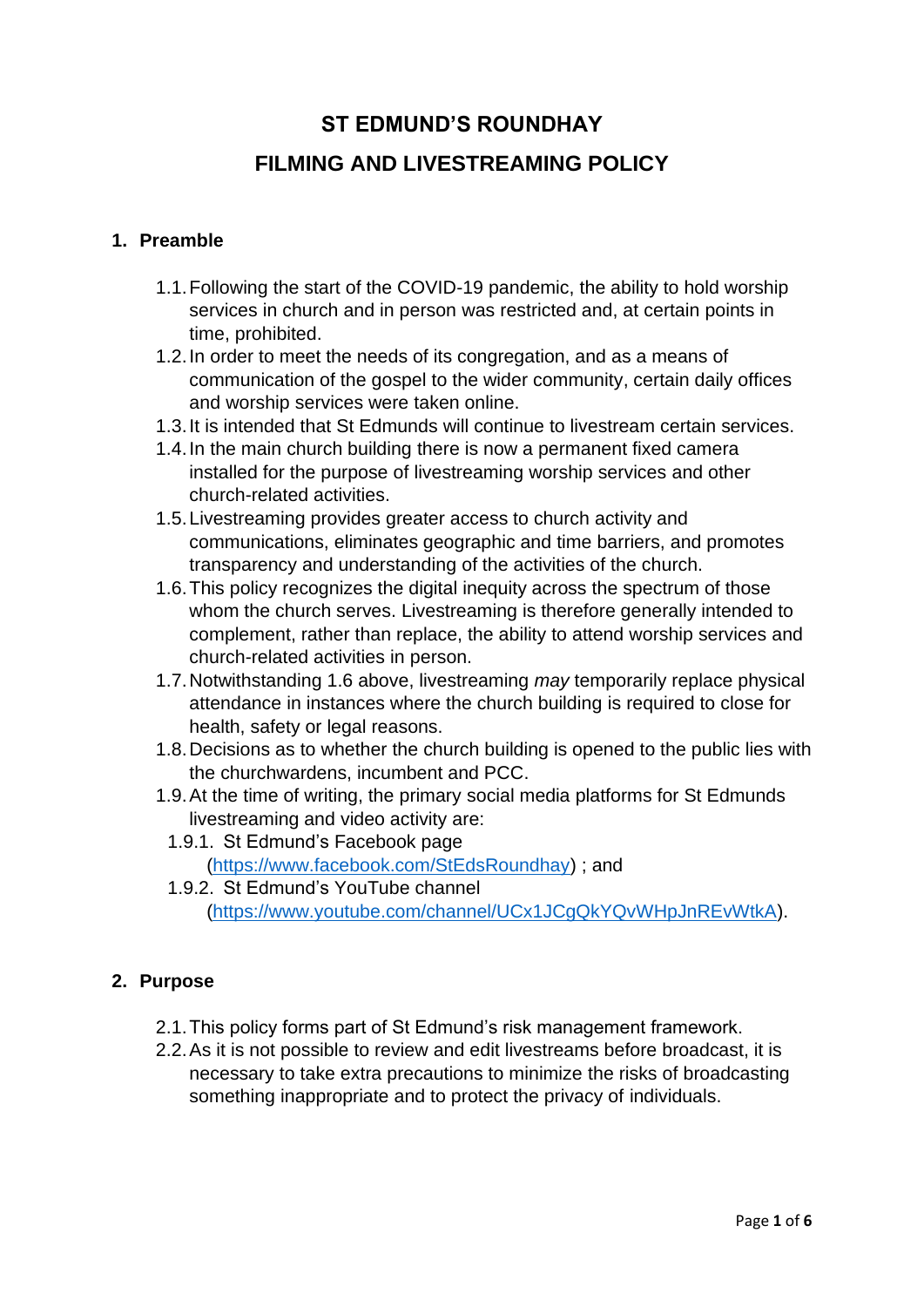- 2.3.The purpose of this policy is to:
	- 2.3.1. provide information and guidance for the safe use of video, audio, screensharing, digital broadcasting, messaging and chat (referred to, jointly and severally, as 'livestreaming');
	- 2.3.2. protect and safeguard all parties as far as is reasonable; in particular, children and vulnerable adults, worshippers, congregation members, volunteers, staff and clergy.

## **3. Scope**

- 3.1.Unless otherwise stated, this policy applies to every instance of authorized livestreaming on behalf of the church, regardless of:
	- 3.1.1. the place from which the livestream takes place (including, but not limited to, private homes, outdoor and indoor spaces); or
	- 3.1.2. the activity being livestreamed.
- 3.2.St Edmunds church takes no responsibility or liability for any unauthorized livestreaming purported to be done on its behalf.
- 3.3.Provisions referring to conduct and content of videos and livestreams are also applicable in the same spirit to comments made on social media on behalf of St Edmunds church in relation to those videos and live-streams.

## 4. **Authorisation**

- 4.1.Only the incumbent, churchwardens, clergy and staff team in office/employment from time to time, are authorized and routinely involved in the production of livestreams on behalf of St Edmunds.
- 4.2.The incumbent and/or churchwardens may, at their discretion, invite other individuals to produce livestreams or contribute to their production on an ad hoc basis.
- 4.3.Any person(s) authorized as set out in 4.2 above will be authorized solely for the purpose of the particular livestream in question, unless they have received ongoing authorization from the incumbent and/or churchwardens in writing.

## 5. **Public privacy, consents & permissions**

- 5.1.People have a right not to appear on film or in a livestream without their permission.
- 5.2.If someone does not wish to be filmed, even if they are only in the background, all reasonable effort should be made to respect their wishes and to direct them to places which would be out of shot.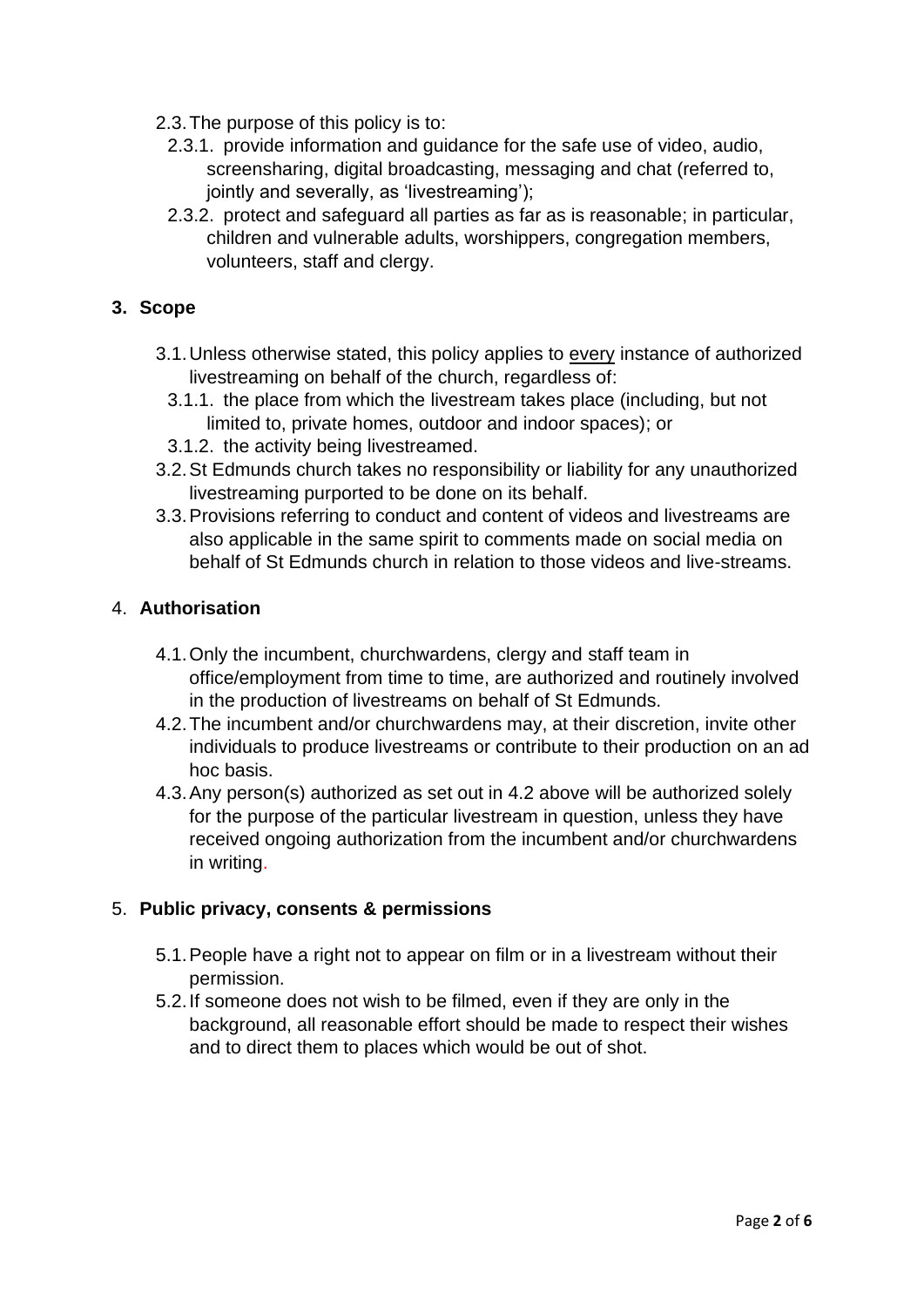- 5.3.For livestreaming in the church building, the following precautions will be taken:
	- 5.3.1. Signage at the entrance of the building to indicate that there will be livestreaming/filming taking place in the building;
	- 5.3.2. Clearly marked 'no video/livestreaming zone' designated within the building;
	- 5.3.3. Announcement at the start of the worship service or church-related activity that livestreaming will be taking place and an opportunity provided for people not wanting to be filmed to move to the designated 'no video/livestreaming zone' area;
	- 5.3.4. Consent obtained from all those taking an active role in the event being filmed and/or livestreamed and/or may be identifiable. For worship services this may include, but is not limited to: servers, readers, clergy, LLM's and others leading worship, choir, organist/musicians, eucharistic assistants, churchwardens and sidespeople, persons bringing forward offertory items.
- 5.4.It is St Edmunds policy to ensure that no shots will include the area near the north transept or north porch door to ensure that junior church, youth leaders and children are not inadvertently filmed entering or leaving the building during a service.
- 5.5.During Holy Communion services, during the distribution of communion, the streaming will be cut to a shot of the East window, or similar, so that anyone coming forward to receive communion is not visible.
- 5.6.When livestreaming from home or outside the church building, every reasonable effort must be made to ensure that other members of the household or the general public are not in the shot or do not inadvertently walk into shot. Precautions could include, but are not limited to:
	- 5.6.1. Filming in a designated room with the door closed and a notice on the outside to the effect that there is no entry due to livestreaming taking place;
	- 5.6.2. Choosing outside locations carefully to avoid unplanned interactions with members of the public.

# 6. **Children & Vulnerable Adults**

- 6.1.Children cannot legally consent to be filmed. Neither can children and vulnerable adults without mental capacity to do so.
- 6.2.For children below the age of 13, written consent must be obtained from their parent or guardian.
- 6.3.The designated 'no video/livestreaming zone' in church will include the children's area. It is the responsibility of parents/guardians to ensure that children do not run or play outside the designated 'no video/livestreaming zone'.
- 6.4.For children between the ages of 13 and 18 years old, consent must be sought from both the parent/guardian and the child.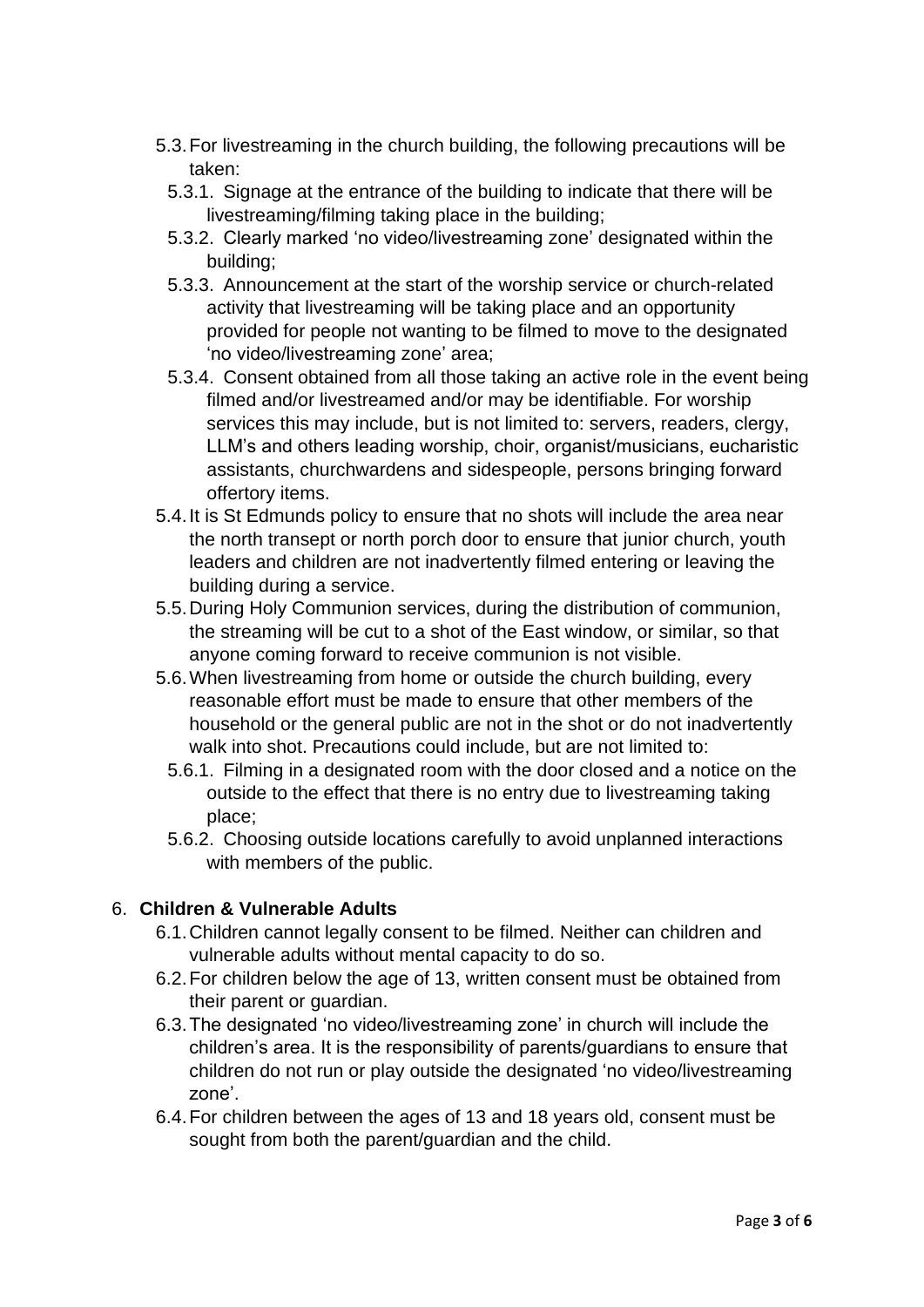- 6.5.Those producing the livestream should avoid using names where possible. However, names may be used where express consent has been given.
- 6.6.For other provisions relating to filming and interaction with vulnerable adults and children, please refer to the safeguarding policy.

# 7. **Livestream and video content**

## 7.1.**General Considerations**

- 7.1.1. Filming of people, businesses or private buildings should only be undertaken with express consent.
- 7.1.2. Nothing should be filmed or livestreamed which may cause offence or danger to anyone involved.
- 7.1.3. When filming or streaming outside:
	- 7.1.3.1. do not block or obstruct public or private rights of way;
	- 7.1.3.2. express permission must be sought to film or livestream on private land from the landowner.

#### 7.2.**Personal information**

- 7.2.1. Personal prayer requests, health updates and similar notices involving the identification of a person or persons or must only proceed where consent is obtained.
- 7.2.2. Confidential information must not be disclosed in any video or livestream.

#### 7.3.**Strong or offensive language**

- 7.3.1. Care will be taken to avoid recording strong or offensive language including: slogans on clothing, comments and unplanned interactions from by-standers or passers-by, and inadvertent use of strong language due to shock or accident.
- 7.3.2. In the unlikely event that prolonged use of offensive or strong language is encountered, it is St Edmunds policy to stop filming / livestreaming. The decision to do so is in St Edmunds absolute discretion.

## 7.4.**Impartiality, political sensitivity**

7.4.1. St Edmunds will, as far as reasonably possible, demonstrate impartiality, and will take all reasonable steps to avoid filming or livestreaming anything that is likely to contain politically sensitive material.

#### 7.5.**Defamation and statements contrary to law**

- 7.5.1. Broadcasting anything which
	- 7.5.1.1. harms the reputation of an individual, group or organisation; or
	- 7.5.1.2. could be construed as incitement or contrary to law

may potentially open a claim against St Edmunds.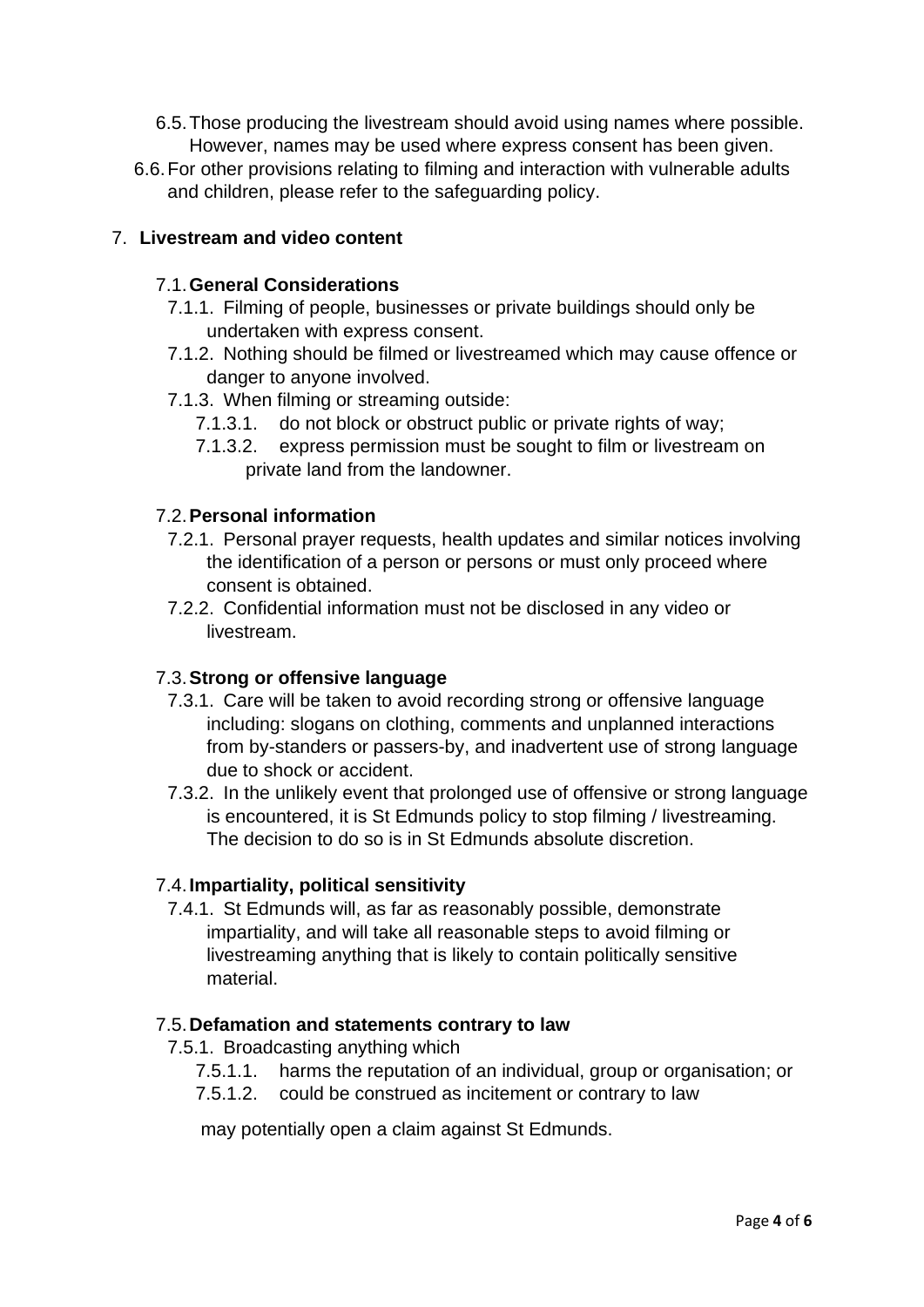- 7.5.2. It is St Edmunds policy to avoid broadcasting any statement or action which may be construed as defamatory, incitement or contrary to law.
- 7.5.3. In the unlikely event that a complaint is made in connection with anything which has been livestreamed, it must be referred to the PCC and incumbent immediately in accordance with St Edmunds complaints policy.
- 7.5.4. Any decision as to whether an apology, clarification or external advice is required is to be made by the incumbent and PCC.
- 7.5.5. Any subsequent apology, statement or clarification issued must only be made on behalf of St Edmunds with the express authority of the incumbent and PCC.

# 7.6.**Product placement/prominence**

7.6.1. Regardless of the place of filming or livestreaming, St Edmunds will endeavour to use camera angles which avoid undue prominence of logos, products or businesses, so that there is no excessive branding/advertising in the material being filmed/streamed.

## 7.7.**Flashing images**

7.7.1. In the unlikely event that filming or livestreaming will contain flashing images, then there should be a warning in advance to alert those who have photosensitive epilepsy.

## 7.8.**Accidents and serious events**

7.8.1. If an accident, fire or other serious event occurs during a livestream or filming, the livestream / filming should cease immediately.

# 8. **Technical Disclaimer**

- 8.1.There may be situations where, due to technical difficulties, a livestream or recording may not be available, or is in some way defective.
- 8.2.Every reasonable effort will be made to ensure the quality and availability of livestreams and recordings. However, St Edmund's takes no responsibility for, and accepts no liability in the event that a livestream or recording is defective or unavailable.
- 8.3.Technical issues may include, but are not limited to:
	- 8.3.1. the availability of the internet,
	- 8.3.2. network or device failure or malfunction,
	- 8.3.3. unavailability of, or issues with, social media platforms or
	- 8.3.4. power outages.

## **9. Review process**

9.1.This policy will be reviewed annually.